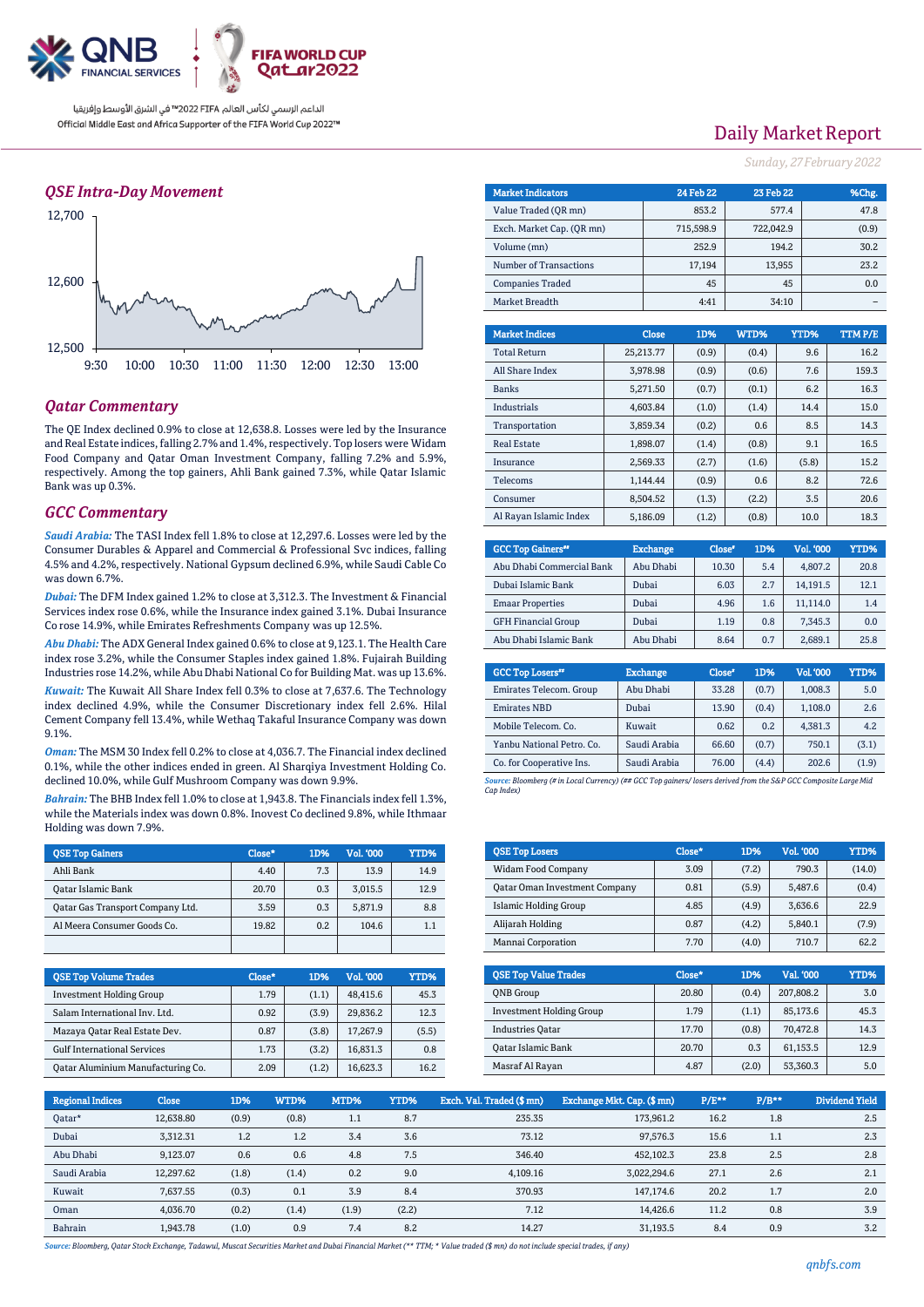

# Daily Market Report

### *Sunday, 27February2022*

#### *Qatar Market Commentary*

- The QE Index declined 0.9% to close at 12,638.8. The Insurance and Real Estate indices led the losses. The index fell on the back of selling pressure from Qatari and Arab shareholders despite buying support from GCC and foreign shareholders.
- Widam Food Company and Qatar Oman Investment Company were the top losers, falling 7.2% and 5.9%, respectively. Among the top gainers, Ahli Bank gained 7.3%, while Qatar Islamic Bank was up 0.3%.
- Volume of shares traded on Thursday rose by 30.2% to 252.9mn from 194.2mn on Wednesday. Further, as compared to the 30-day moving average of 196mn, volume for the day was 29.0% higher. Investment Holding Group and Salam International Inv. Ltd. were the most active stocks, contributing 19.1% and 11.8% to the total volume, respectively.

| <b>Overall Activity</b>        | <b>Buy %*</b> | Sell %* | Net (QR)          |
|--------------------------------|---------------|---------|-------------------|
| Qatari Individuals             | 33.85%        | 50.66%  | (143, 422, 132.0) |
| <b>Oatari Institutions</b>     | 15.49%        | 16.55%  | (9, 122, 829.3)   |
| Oatari                         | 49.34%        | 67.22%  | (152.544.961.3)   |
| <b>GCC</b> Individuals         | 60.40%        | 77.30%  | (1,441,911.1)     |
| <b>GCC</b> Institutions        | 5.08%         | 3.29%   | 15,268,376.1      |
| GCC                            | 5.68%         | 4.06%   | 13,826,464.9      |
| Arab Individuals               | 8.25%         | 12.75%  | (38, 393, 504.2)  |
| Arab Institutions              | 0.05%         | 0.00%   | 436,750.0         |
| Arab                           | 8.30%         | 12.75%  | (37.956.754.2)    |
| Foreigners Individuals         | 2.21%         | 3.28%   | (9, 154, 327.1)   |
| <b>Foreigners Institutions</b> | 34.47%        | 12.69%  | 185,829,577.7     |
| <b>Foreigners</b>              | 36.68%        | 15.97%  | 176,675,250.6     |

*Source: Qatar Stock Exchange (\*as a % of traded value)*

### *Earnings Releases, Global Economic Data and Earnings Calendar*

#### Earnings Releases

| <b>Company</b>                                     | <b>Market</b> | <b>Currency</b> | Revenue (mn)<br>402021 | % Change<br>YoY | <b>Operating Profit</b><br>$(mn)$ 402021 | % Change<br>YoY          | Net Profit<br>$(mn)$ 402021 | % Change YoY |
|----------------------------------------------------|---------------|-----------------|------------------------|-----------------|------------------------------------------|--------------------------|-----------------------------|--------------|
| Fujairah Cement Industries*                        | Abu Dhabi     | <b>AED</b>      | 420.0                  | $-24.7%$        | $\overline{\phantom{a}}$                 | $\overline{\phantom{a}}$ | (102.7)                     | N/A          |
| RAK Co. for White Cement & Construction Materials* | Abu Dhabi     | <b>AED</b>      | 239.8                  | 8.4%            | 22.9                                     | 59.2%                    | 32.9                        | 159.0%       |
| Bahrain Telecommunication Company*                 | Bahrain       | <b>BHD</b>      | 399.6                  | 3.2%            | $\overline{\phantom{a}}$                 | $\overline{\phantom{a}}$ | 65.9                        | 16.1%        |
| Bahrain Ship Repairing & Engineering Company*      | Bahrain       | <b>BHD</b>      | 6.4                    | 3.7%            | $\overline{\phantom{a}}$                 | $\overline{\phantom{a}}$ | 1.4                         | 2.4%         |
| Banader Hotels Company*                            | Bahrain       | <b>BHD</b>      | 1.7                    | 44.4%           | 0.8                                      | 95.9%                    | (2.8)                       | N/A          |

*Source: Company data, DFM, ADX, MSM, TASI, BHB. (\*Financials for FY2021)*

#### Global Economic Data

| <b>Date</b> | <b>Market</b> | <b>Source</b>                           | <b>Indicator</b>                    | Period     | Actual   | <b>Consensus</b>         | <b>Previous</b> |
|-------------|---------------|-----------------------------------------|-------------------------------------|------------|----------|--------------------------|-----------------|
| 02/24       | <b>US</b>     | Department of Labor                     | <b>Initial Jobless Claims</b>       | 19-Feb     | 232k     | 235k                     | 249k            |
| 02/24       | <b>US</b>     | Department of Labor                     | <b>Continuing Claims</b>            | 12-Feb     | 1476k    | 1580 <sub>k</sub>        | 1588k           |
| 02/24       | <b>US</b>     | <b>Bureau of Economic Analysis</b>      | <b>GDP</b> Annualized OoO           | 40 S       | 0.07     | 0.07                     | 0.069           |
| 02/24       | <b>US</b>     | <b>Bureau of Economic Analysis</b>      | <b>Personal Consumption</b>         | 40 S       | 0.031    | 0.034                    | 0.033           |
| 02/24       | <b>US</b>     | <b>Bureau of Economic Analysis</b>      | <b>GDP Price Index</b>              | 40 S       | 0.071    | 0.069                    | 0.069           |
| 02/24       | <b>US</b>     | <b>U.S. Census Bureau</b>               | <b>New Home Sales</b>               | Ian        | 801k     | 803k                     | 839k            |
| 02/24       | <b>US</b>     | <b>U.S. Census Bureau</b>               | New Home Sales MoM                  | Jan        | $-0.045$ | $-0.01$                  | 0.12            |
| 02/24       | <b>UK</b>     | <b>Confederation of British Indus</b>   | <b>CBI Retailing Reported Sales</b> | Feb        | 14       | 25                       | 28              |
| 02/25       | UK            | GfK NOP (UK)                            | <b>GfK Consumer Confidence</b>      | Feb        | $-26$    | $-18$                    | $-19$           |
| 02/25       | <b>EU</b>     | <b>European Central Bank</b>            | M3 Money Supply YoY                 | Jan        | 0.064    | 0.067                    | 6.90%           |
| 02/25       | <b>EU</b>     | <b>European Commission</b>              | <b>Economic Confidence</b>          | Feb        | 114      | 113.1                    | 112.7           |
| 02/25       | EU            | <b>European Commission</b>              | <b>Industrial Confidence</b>        | Feb        | 14       | 14.1                     | 13.9            |
| 02/25       | <b>EU</b>     | <b>European Commission</b>              | Services Confidence                 | Feb        | 13       | 10.2                     | 9.1             |
| 02/25       | <b>EU</b>     | <b>European Commission</b>              | <b>Consumer Confidence</b>          | Feb F      | $-8.8$   | $\overline{a}$           | $-8.8$          |
| 02/25       | Germany       | German Federal Statistical Office       | GDP SA OoO                          | 40 F       | $-0.003$ | $-0.007$                 | $-0.007$        |
| 02/25       | Germany       | German Federal Statistical Office       | <b>GDP NSA YoY</b>                  | 40 F       | 0.018    | 1.40%                    | 1.40%           |
| 02/25       | Germany       | German Federal Statistical Office       | <b>GDP WDA YoY</b>                  | 40 F       | 0.018    | 0.014                    | 0.014           |
| 02/24       | France        | <b>INSEE National Statistics Office</b> | <b>Consumer Confidence</b>          | Feb        | 98       | 100                      | 99              |
| 02/25       | France        | <b>INSEE National Statistics Office</b> | CPI MoM                             | Feb P      | 0.007    | 0.004                    | 0.003           |
| 02/25       | France        | <b>INSEE National Statistics Office</b> | <b>CPI YoY</b>                      | Feb P      | 0.036    | 0.033                    | 0.029           |
| 02/25       | France        | <b>INSEE National Statistics Office</b> | PPI MoM                             | <b>Jan</b> | 0.046    | $\overline{\phantom{a}}$ | 0.013           |
| 02/25       | France        | <b>INSEE National Statistics Office</b> | PPI YoY                             | Jan        | 0.222    | $\overline{a}$           | 0.18            |
| 02/25       | France        | <b>INSEE National Statistics Office</b> | <b>Consumer Spending MoM</b>        | <b>Jan</b> | $-0.015$ | $-0.008$                 | $\mathbf{0}$    |
| 02/25       | France        | <b>INSEE National Statistics Office</b> | <b>Consumer Spending YoY</b>        | Jan        | $-0.021$ | $-0.018$                 | $-0.054$        |
| 02/25       | France        | <b>INSEE National Statistics Office</b> | GDP OoO                             | 40 F       | 0.007    | 0.007                    | 0.007           |
| 02/25       | France        | <b>INSEE National Statistics Office</b> | <b>GDP YoY</b>                      | 40 F       | 0.054    | 0.054                    | 0.054           |
| 02/25       | Japan         | <b>Economic and Social Research</b>     | Leading Index CI                    | Dec F      | 104.8    | --                       | 104.3           |
| 02/25       | Japan         | <b>Economic and Social Research</b>     | Coincident Index                    | Dec F      | 92.7     | $\overline{\phantom{a}}$ | 92.6            |

*Source: Bloomberg (s.a. = seasonally adjusted; n.s.a. = non-seasonally adjusted; w.d.a. = working day adjusted)*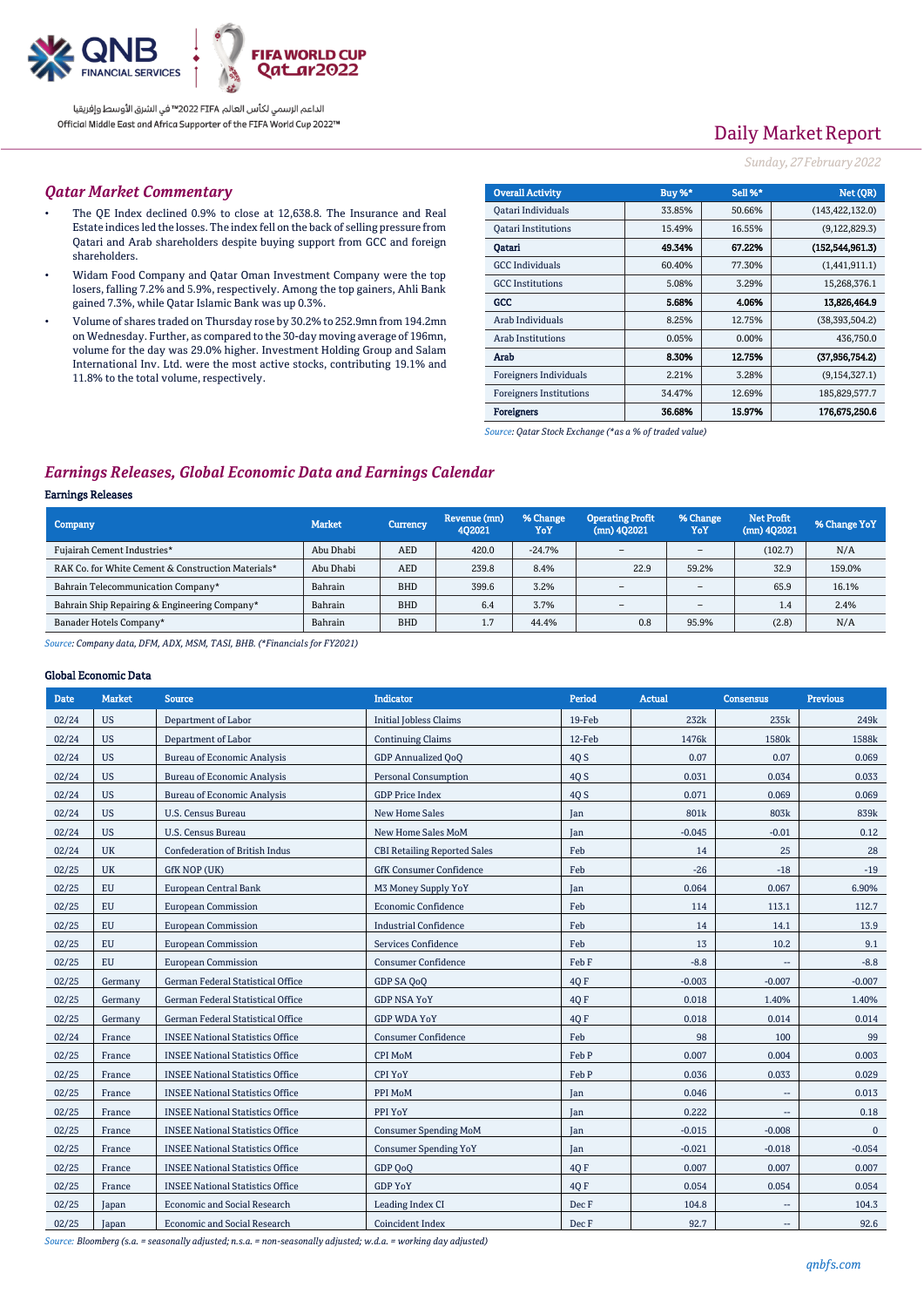

# Daily Market Report

*Sunday, 27February2022*

#### Earnings Calendar

| <b>Tickers</b> | <b>Company Name</b>                           | Date of reporting 4Q2021 results | No. of days remaining | <b>Status</b> |
|----------------|-----------------------------------------------|----------------------------------|-----------------------|---------------|
| <b>QATI</b>    | <b>Qatar Insurance Company</b>                | 27-Feb-22                        |                       | Due           |
| <b>AKHI</b>    | Al Khaleej Takaful Insurance Company          | 28-Feb-22                        |                       | Due           |
| <b>DBIS</b>    | Dlala Brokerage & Investment Holding Company  | 2-Mar-22                         |                       | Due           |
| OGRI           | Oatar General Insurance & Reinsurance Company | 3-Mar-22                         |                       | Due           |
| QOIS           | <b>Qatar Oman Investment Company</b>          | 3-Mar-22                         |                       | Due           |
| <b>BLDN</b>    | Baladna                                       | 7-Mar-22                         |                       | Due           |
| <b>MCCS</b>    | Mannai Corporation                            | 16-Mar-22                        |                       | Due           |

*Source: QSE*

#### *Qatar*

- 'World Cup to give \$20bn boost to Qatar's economy' FIFA World Cup Qatar 2022 will give a \$20bn boost to the local economy and will create opportunities for companies in different industries. Hosting the first FIFA World Cup in the Middle East and the Arab world shows the world has confidence in Qatar's infra-structure and sporting capabilities, a senior official has said. Qatar Financial Centre (QFC) organised an event entitled 'Expand Your Sports Business to QFC' on the side-lines of Expo 2020 Dubai to showcase the wealth of opportunities in Qatar's sports market. The event aimed to showcase the state of development in Qatar's rapidly growing sports market and discussed the road to opportunities for 2022 and beyond. Abby Chan, Vice President, Business Development, QFC, gave the introduction. She noted, "This year Qatar is making sporting history as the first Middle Eastern country to host the FIFA World Cup Qatar 2022. It shows that the world has confidence in Qatar's infrastructure and sporting capabilities. Qatar is expecting the FIFA World Cup 2022 to further enhance the country's sports sector and create a \$20bn boost to its economy. It will also create opportunities for companies operating under different industries." (Peninsula Qatar)
- Qatar's strong banking sector Qatar's banking sector has successfully overcome the challenges posed by coronavirus pandemic. Qatari banks' profitability has been resilient during the pandemic despite lower interest rates and other difficulties created by the pandemic outbreak. The annual results announced by the banks in Qatar have confirmed the strength of local banking sector. QNBK, QIIK, Masraf Al Rayan, QIBK, Commercial Bank, Doha Bank, Qatar First Bank and Ahli Bank have posted healthy growth in net profit during last year. The banks witnessed robust growth in main indicators such as loans and advances to customers, net interest income, customer deposits and revenue. QNBK, the largest financial institution in the Middle East and Africa region, yesterday announced net profit of QR13.2bn (\$3.6bn) for the year ended December 31, 2021, which was an increase of 10 percent com-pared to last year. Similarly, QIIK reported a net profit of QR1.003bn for 2021, which represented an overall growth of 7 percent compared to the previous year. QIIB's total revenues rose to QR2.45bn by the end of the year, total assets reached QR61.8bn and total deposits at QR38.4bn, with a growth rate of 6.3 percent. Masraf Al Rayan reported a net profit of QR1.718bn for the year ended December 31, 2021. QIBK achieved net profit attributable to shareholders of QR3.555bn for the fiscal year 2021 compared to QR3.065bn for the year 2020, marking an increase by 16 percent over last year. Likewise, Commercial Bank reported a net profit of QR2.304bn for 2021, an increase of 77.1 percent. Ahli Bank announced a net profit of QR713m for 2021. Doha Bank posted a net profit of QR704m for the year 2021. Qatar government's fiscal and monetary response to the pandemic has helped to limit the impact on the banks' financial profiles. Qatari banks have also benefitted from the strength of local economy. Qatar's economy has weathered the impact of COVID-19 challenges very well and it is poised to grow at a healthy rate this year. (Peninsula Qatar)
- Qatar renews commitment to cut emissions, achieve QNV goals On the occasion of Qatar Environment Day 2022, being observed today, the Ministry of Environment and Climate Change has renewed its commitment to achieving environmental and sustainable development goals envisioned under the Qatar National Vision (QNV) 2030. "Qatar is determined to achieve its environmental sustainable development goals,

giving priority to those set up by Qatar National Environment and Climate Change Strategy (QNE)," said Minister of Environment and Climate Change HE Sheikh Dr. Faleh bin Nasser bin Ahmed bin Ali Al Thani. In a statement on the occasion of Qatar Environment Day, the Ministry said the priorities set in QNE include cutting greenhouse gas (GHG) emissions, improving air quality, protecting biodiversity for healthy and resilient natural ecosystems, rationalising water consumption, and building infrastructure for circular economy and waste management. (Peninsula Qatar)

- QIA investing in zero-emission power generation projects In a bid to address the global challenge of climate change, Qatar Investment Authority (QIA) is investing in zero-emission power generation projects."As of 2021, almost 50% of Qatar Investment Authority's infrastructure power generation projects are zero-emission investments with plans to continue to shift further towards greener assets," the Government Communications Office said in a tweet. The GCO said that from zero-emission investments to excluding hydrocarbons, the State of Qatar is implementing business-friendly practices to promote sustainable economic growth in the country, in alignment with both Qatar National Vision 2030 and Qatar National Environment and Climate Change Strategy. The country is marking Qatar Environment Day today. "The State of Qatar continues to implement business friendly measures to drive sustainable economic growth and develop its entrepreneurial environment," it added. (Peninsula Qatar)
- QatarEnergy announces second oil discovery in Namibia QatarEnergy announced a significant light oil and associated gas discovery in the Venus-1X prospect located in block 2913B in the Orange Basin, offshore southern Namibia. Commenting on this discovery, Minister of State for Energy Affairs, the President and CEO of QatarEnergy, HE Saad Sherida Al Kaabi, said: "We are pleased with this new discovery, which is our second in Namibia in a month, and we are encouraged by the promising results of the discovery well. I would like to congratulate our partners TotalEnergies, Impact Oil and Gas, and NAMCOR, as well as the government of Namibia."Covering an area of about 8,215 km², Block 2913B lies in deep waters some 290 kilometers off the coast of Namibia and is held by a consortium comprising QatarEnergy (30 percent), TotalEnergies (operator - 40 percent), Impact Oil and Gas (20 percent) and NAMCOR (10 percent). (Peninsula Qatar)
- Qatar-Iran aim to raise trade volume to \$1bn President of the Islamic Republic of Iran, HE Ebrahim Raisi discussed the importance of activating the Iranian Commercial House in Qatar as soon as possible, aiming to raise the trade exchange between the two countries to \$1bn, as a translation of the will of the two brotherly countries. This was announced during a special meeting organized by the Qatari Businessmen Association (QBA) with the President and the accompanying delegation on the sidelines of the visit of the Iranian delegation participating in the 6th summit of the Gas Exporting Countries Forum. The meeting was attended by the members of the Qatari Businessmen Association headed by Sheikh Faisal bin Qassim Al Thani and their counterparts from the Republic of Iran. The meeting was also attended by Minister of Commerce and Industry H E Sheikh Mohammed bin Hamad bin Qassim Al Abdullah Al Thani, as well as Minister of The Iranian Foreign Ministry HE Hussain Amir Abdollahian, Minister of Industry Mines and Trade HE Seyed Reza Fatemi Amin, Head of Commercial Development Ali Reza Peyman Pak, and President of the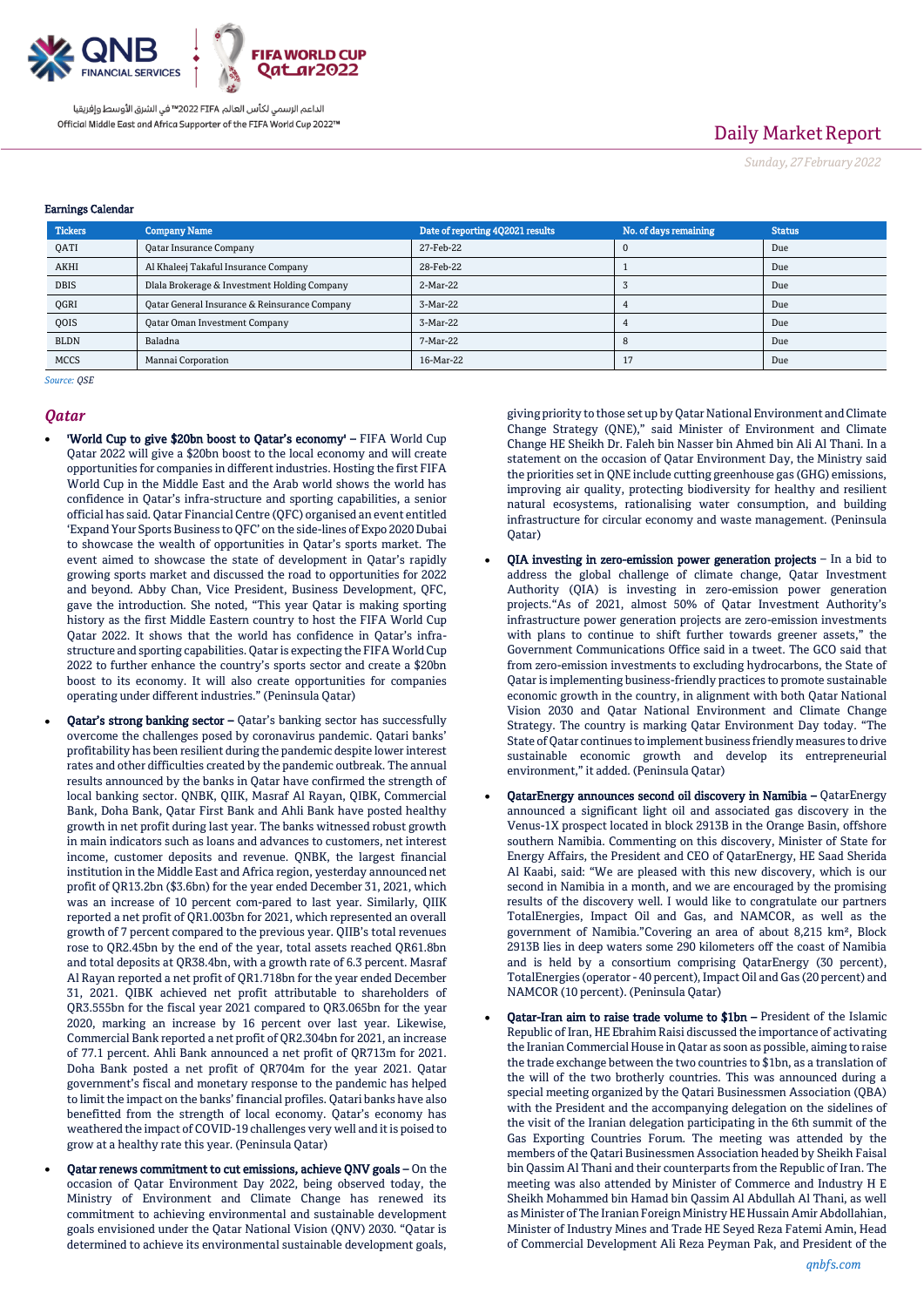

Iranian-Qatari Joint Chamber of Commerce Adnan Musa Pour. (Peninsula Qatar)

- Commercial Bank wins best 'Serving Business Owners' award by Euromoney – In its annual Private Banking and Wealth Management Survey, the leading international magazine Euromoney has recognized Commercial Bank's continuous commitment to technology and high-end services through the prestigious "Serving Business Owners" in Private Banking and Wealth Management award in Qatar for 2022, for the second consecutive year.Every year, Euromoney magazine conducts a market survey to measure key financial and market indicators such as wealth management. The survey is based on peer review of firms, where firms are rated by their competitors. The Global Private Banking and Wealth Management Survey provides a qualitative review of the best services in private banking, by region and by areas of service. (Peninsula Qatar)
- GWCS diversifies into leading global equestrian logistics partner Equestrian sports have long been part of the Arabic tradition and way of life. The Arabian horse, a symbol of endurance and progress, represents a very strong emotional connection. Therefore, it comes as no surprise that Qatar has been gaining prominence as an international destination for equestrian sports. Hosting these events is representative of Qatar's progress and an opportunity to demonstrate its heritage on a world stage. Qatar has always been a major investor in horses globally and with the launch of Al Shaqab it has taken equine welfare, breeding and R&D to another level. Qatar hosted the "CHI Al Shaqab presented by Longines 2022" event last weekend, which has attracted the world's most refined breeds to compete, including the Arabian horse. The logistics industry plays a central role in supporting these international events, and GWCS has become the provider of choice for equestrian logistics, offering comprehensive solutions for the transport of horses of all breeds along with their equipment by land or air freight, quarantine services and health monitoring, supervision of customs clearance and offloading onto the airport tarmac, flight charters, in addition to consultancy services for horse transportation projects. GWCS' Equestrian logistics unit provides the solution for every leg of the journey, including Land transport, Quarantine and supervision, Mediation with all relevant authorities, Customs clearance and tarmac supervision, Arranging professional grooms and veterinarians and International airfreight and aircraft charter solutions. (Peninsula Qatar)
- Dukhan Bank offers QR50,000 cash reward on new home financing Dukhan Bank, Qatar's leading banking player has announced the launch of its latest campaign on home financing starting February 2022 for a 3 month period. The bank's home financing allows new and existing customers to benefit now from a QR50,000 cash reward on financing amounts greater than QR2m booked for more than 15 years. The customers can also enjoy a grace period of up to 12 months. (Peninsula Qatar)
- Merwad 7 expo to open on March 2 Under the sponsorship of the Qatar Chamber and support of the Qatari Businesswomen Forum, the seventh edition of the 'Merwad Exhibition' is scheduled to kick off on March 2 at the Qatar National Convention Centre (QNCC).The six-day expo, which is organised by Vouge Event Company, will display products and designs of more than 150 prominent female entrepreneurs from Qatar, alongside others from GCC countries, Lebanon, Turkey, Morocco, and India. Throughout 200 stands, exhibitors will display their latest innovations in fashion designs for Ramadan season 2022, as well as a collection of women's supplies and accessories. Qatar Chamber Board Member and Chairperson of Qatari Businesswomen Forum Ibtihaj Al Ahmadani (pictured) will inaugurate the expo in the presence of a number of leading businesswomen and entrepreneurs. (Peninsula Qatar)
- Ooredoo returns to Mobile World Congress Ooredoo, one of the world's leading providers of ICT and a 5G pioneer, is to return to Mobile World Congress 2022 as the event resumes at the end of February. The key themes for this year's event are 5G Connect, Advancing AI, Cloud Net, FinTech, Internet of Everything and Tech Horizon. In line with these themes, Ooredoo will update the industry on the many exciting developments on which it has been working since the last edition of MWC, and will share exciting news of its latest partnerships, products and solutions. One such partnership is with FIFA, with Ooredoo Qatar being

# Daily Market Report

*Sunday, 27February2022*

selected by the sports giant and the Supreme Committee for Delivery and Legacy to provide a global network connecting Doha with various points of presence in Europe and Asia. The telco leader will explain how it is to build a dedicated multi-100Gig network that will offer broadcasters the quality and resiliency required for broadcast-grade video production, with media rights licensees being offered optimised resilient media solutions. (Peninsula Qatar)

- Call for adopting eco-friendly practices Mnister of Environment and Climate Change HE Sheikh Dr. Faleh bin Nasser bin Ahmed bin Ali Al Thani led the activities held yesterday to mark Qatar Environment Day 2022 under a slogan 'Our Environment Our Responsibility'. HE Sheikh Dr. Faleh bin Nasser bin Ahmed released birds and planted wild trees at Barouq Reserve under ongoing environment projects of the Ministry to increase the greenery and preserve biodiversity for addressing the climate change. In a message posted on social networking sites of the Ministry of Environment and Climate Change, the Minister urged citizens and residents to adopt eco-friendly practices to preserve the environment. (Peninsula Qatar)
- Qatar's new training ship inaugurated in Turkey Deputy Prime Minister and Minister of State for Defence Affairs HE Dr. Khaled bin Mohammed Al Attiyah, accompanied by Turkish Minister of National Defence HE Hulusi Akar, inaugurated the "Al Shamal" QTS 92 training ship at the Anadolu Shipyard in Istanbul in the brotherly Republic of Turkey yesterday. The North training ship is one of the largest training ships in the world. It forms an important tributary of the Qatari Amiri Naval Forces in the field of training through the high training capabilities pro-vided to it. The inauguration ceremony was attended by Qatar's ambassador to Turkey H E Sheikh Mohammed bin Nasser Al Thani and Qatar's Military Attache to Turkey H E Major General Mohammed Rashid Al Shahwani. (Peninsula Qatar)
- CEO of QMC lauds Qatar's success in hosting international tournaments ahead of World Cup - CEO of Qatar Media Corporation (QMC) H E Sheikh Abdulaziz bin Thani Al Thani praised Qatar's success in hosting the most prominent international tournaments of different sports, ahead of hosting the FIFA World Cup Qatar 2022.In a press statement on the sidelines of the Qatar TotalEnergies Open, he described the tournament as one of the most important Tennis tournaments, which has always attracted game stars and the world's most prominent top ten players throughout its history. He attributed the great success of the tournament this year to the distinguished role of the media, whether local or inter-national ones, stressing that the media is a key partner in the success of any event, especially in light of the excellence in the way and style of reporting the news and writing the story. He stated that Qatar TV and Radio coverage of the tournament is partial, pointing out that the event is covered in detail by Al Kass Sports Channels. (Peninsula Qatar)
- AZF highlights facilities in expanding sports business to Qatar Aspire Zone Foundation (AZF) highlighted its facilities and business opportunities in expanding sports business to Qatar.AZF CEO Office Project Manager, Faisal Fahad Zainal delivered a talk during Thurs-day's 'EXPO 2020 Dubai: Expand Your Sports Business to QFC' organised by the Qatar Financial Centre (QFC) aimed to showcase the wealth of opportunity in Qatar sports market. Zainal presented the facilities of Aspire sitting on a 2.5km2 located at Al Waab. He showcased the Aspire Academy, Aspire Logistics, Aspetar, Aspire Park, Khalifa International Stadium, Hamad Aquatic Center, Sport Accelerator, Villaggio Mall, The Torch, and 2022 Building among others. He explained that Aspire Zone is unique as it was born out of the 2006 Asean Games as a legacy project. It boasts over 800,000 visitors per year with 88 hectares of green spaces. (Peninsula Qatar)
- Qatar, Islamic Development Bank discuss cooperation Minister of Finance HE Ali bin Ahmed Al Kuwari met yesterday with President of the Islamic Development Bank HE Dr. Muhammad Sulaiman Al Jasser, on the occasion of his visit to the country. During the meeting, aspects of cooperation between the two sides and ways to enhance them were discussed, in addition to reviewing the most important economic and investment developments. (Peninsula Qatar)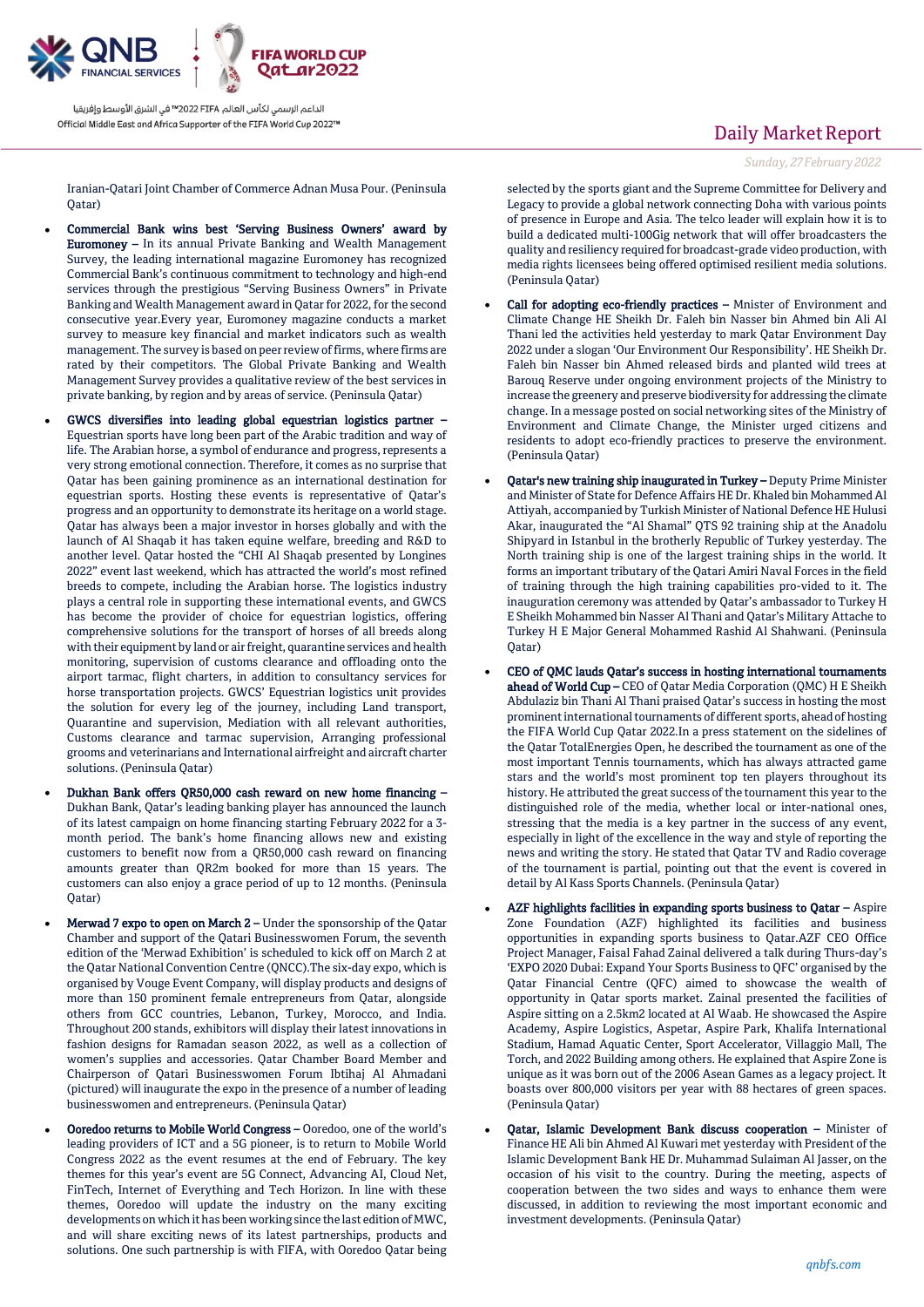

- QCB Governor meets Director General Chairman in Arab Monetary Fund Governor of Qatar Central Bank HE Sheikh Bandar bin Mohammed bin Saoud Al Thani met yesterday with Director General Chairman of the Board in the Arab Monetary Fund Dr. Abdulrahman Al Hamidy, who is currently visiting the country. During the meeting, cooperation between the Qatar Central Bank and the Arab Monetary Fund were reviewed. (Peninsula Qatar)
- Huge potential for Qatar to become regional hub for sports law Qatar is becoming a sports hub through consistent investment in the sports sector. The country should make itself a regional hub for sports law which would encompass the work of the Qatar Sports Arbitration Foundation, said an expert during an event. The Qatar Lawyers Association and the Hamad Bin Khalifa University (HBKU) College of Law organised a webinar in association with Sultan Al-Abdullah & Partners, Al-Ansari & Associates, McNair Chambers and Dr Muna Al-Marzouqi Law Firm which discussed sports-related topics in light of FIFA World Cup Qatar 2022 such as the future development of sports law in Qatar, the benefits and challenges of mega sports events and their relationship to SMEs, the local legacy and legal impact of mega sports events, and resolution of sports disputes. Salman Al-Ansari, Partner, Al-Ansari & Associates shed light on the legal developments in Qatar including new laws and building of institutions for FIFA World Cup Qatar 2022. (Peninsula Qatar)
- Qatar calls for restraint in Ukraine-Russia conflict Amir HH Sheikh Tamim bin Hamad Al Thani called on all parties in the Ukraine-Russia crisis to exercise restraint and resolve the dispute through constructive dialogue and diplomatic methods. HH the Amir reiterated Qatar's position to settle inter-national disputes by peaceful means, and not to take any actions that would lead to further escalation. The Amir earlier received a phone call from the President of Ukraine HE Volodymyr Zelenskyy. The Ukrainian President briefed the Amir on the latest developments. The Amir also stressed the need to keep the humanitarian situation of civilians as a top priority, ensuring their safety. (Peninsula Qatar)
- Qatar Airways signs NDC partnership with Travelport Travelport and Qatar Airways have announced a comprehensive new long-term distribution agreement. The deal is designed to facilitate an omnichannel, advanced retailing strategy at the airline. The expanded agreement will include, for the first time, NDC content and advanced travel merchandising solutions – delivered via the next-generation Travelport+ platform. In addition to extending a longstanding distribution agreement which delivers Qatar Airways content to Travelportconnected travel agencies globally, the agreement will also see Travelport distributing Qatar Airways' NDC content. (Bloomberg)
- Qatar Airways and Malaysia Airlines to lead Asia Pacific travel Qatar Airways (QA) and Malaysia Airlines Berhad (MAB) have announced a new stage in their long-established relationship upon signing a Memorandum of Understanding (MoU) on further facilitating strategic partnership across various sectors, including a range of value-added services to passengers. The cooperation allows both airlines to maximise their network strengths to offer extensive access to new travel destinations for passengers. This aims beyond their immediate individual networks. The will also provide their customers with "new and exclusive products," according to a QA. (Bloomberg)
- Qatar's Ambassador to Kuwait stresses strong bilateral relations Ambassador of Qatar to Kuwait, H E Ali bin Abdullah Al Mahmoud affirmed that the celebration of the 61st National Day of Kuwait's Independence and the 31st Anniversary of Kuwait Liberation Day are two occasions to recall the sacrifices made by fathers and grandfathers for the sake of building, developing and progressing Kuwait, which her loyal sons made huge sacrifices for the liberation of their homeland. In a statement to Qatar News Agency (QNA) on the occasion of Kuwait's National Day and Liberation Day, the Ambassador underlined that these two occasions are also an opportunity to recall with pride the honourable role of the Qatari Armed Forces that participated in the battle to liberate Kuwait, which remained a symbol of Gulf cohesion. The Ambassador extended his warmest congratulations to HH the Amir of Kuwait Sheikh Nawaf Al Ahmad Al Jaber Al Sabah, Crown Prince of Kuwait HH Sheikh Mishal Al Ahmad Al Jaber Al Sabah, the wise government of Kuwait, and the brotherly Kuwaiti people. (Peninsula Qatar)

# Daily Market Report

*Sunday, 27February2022*

 Qatar secures top ranks in GEMS Maturity Index 2021 – Qatar has secured many ranks on the Government Electronic and Mobile Services (GEMS) Maturity Index 2021, issued by the United Nations Economic and Social Commission for Western Asia (ESCWA). According to the index, Qatar led the overall ranking with 82.58%, ahead of Saudi Arabia, which ranked 81.97%, and the United Arab Emirates, which ranked 74%. The increase in the GEMS 2021 Maturity Index values, about 25% for most participating Arab countries, was remarkable in this year's report, indicating increased interest in digital trans-formation in the Arab world. (Peninsula Qatar)

### *International*

- Fed warns of wage pressures as data shows inflation still rising The Federal Reserve's preferred measure of inflation rose again in January and a new report from the central bank warned that price pressures could persist unless a shortage of available workers begins to ease. The new inflation data, alongside the developing sense at the central bank that inflation may prove harder than anticipated to dislodge, will likely firm the central bank's intent to raise interest rates through the year, beginning with an initial hike in March from the current near zero level. Policymakers will have to weigh one fresh and unanticipated set of risks in their discussion: The Russian military invasion of Ukraine could roil the economic outlook in unpredictable ways, and potentially undermine global growth and financial markets. But Fed officials say that's unlikely to shift their immediate plans to begin tightening monetary policy in response to inflation that is not only high but continues moving higher. The personal consumption expenditures price index rose at a 6.1% annual rate through January, its highest since 1982 and more than triple the 2% inflation rate the Fed has set as its target for the U.S. economy. (Reuters)
- U.S., UK, Europe, Canada to block Russian access to SWIFT The United States, Britain, Europe and Canada on Saturday moved to block Russia's access to the SWIFT international payment system as part of another round of sanctions against Moscow as it continues its assault against Ukraine. The measures, which will also include restriction on the Russian central bank's international reserves, will be implemented in the coming days, the nations said in a joint statement. (Reuters)
- UK consumers suffer biggest confidence drop since start of pandemic British consumer confidence suffered its biggest month-on-month drop in February since the start of the coronavirus pandemic, as people worried about fast-rising inflation, higher taxes and interest rates going up, a survey showed on Friday. The GfK Consumer Confidence Index slumped to -26 from -19 in February to touch its lowest level since January of last year when Britain was under a tight lockdown. "Fear about the impact of price rises from food to fuel and utilities, increased taxation and interest rate hikes has created a perfect storm of worries that has shaken consumer confidence," Joe Staton, GfK's client strategy director, said. Sentiment about the next 12 months for personal finances and the wider economic situation fell particularly heavily. "There's clear anxiety in these findings as many consumers worry about balancing the household books at the end of the month without going further into debt," Staton said. "Slowing consumer spend slows the wheels of the UK economy so this is unwelcome news," he added. Britain's consumer price inflation rate is set to go above 7% in April - its highest in more than 30 years - when domestic power tariffs will increase by more than half. Higher social security contributions will also kick in that month. The BoE has raised its benchmark Bank Rate twice since December and financial markets expect it to increase the interest rate again to 0.75% in March, even as the central bank forecasts a slowdown in the economy. (Reuters)
- Consumer inflation in Japan's capital perks up, Ukraine crisis to add pressure – Consumer inflation in Japan's capital accelerated in February at the fastest annual pace in more than two years, suggesting that soaring fuel and food costs will weigh on consumption and the country's fragile economic recovery. Analysts expect the crisis in Ukraine to further pace up inflation in coming months through a spike in global energy and commodity prices, adding to woes for Japan's economy that is heavy reliant on raw material imports. "Import costs were already rising, so any further rise in raw material prices from the Ukraine crisis would deal a huge blow to Japan's consumption and corporate profits," said Yoshiki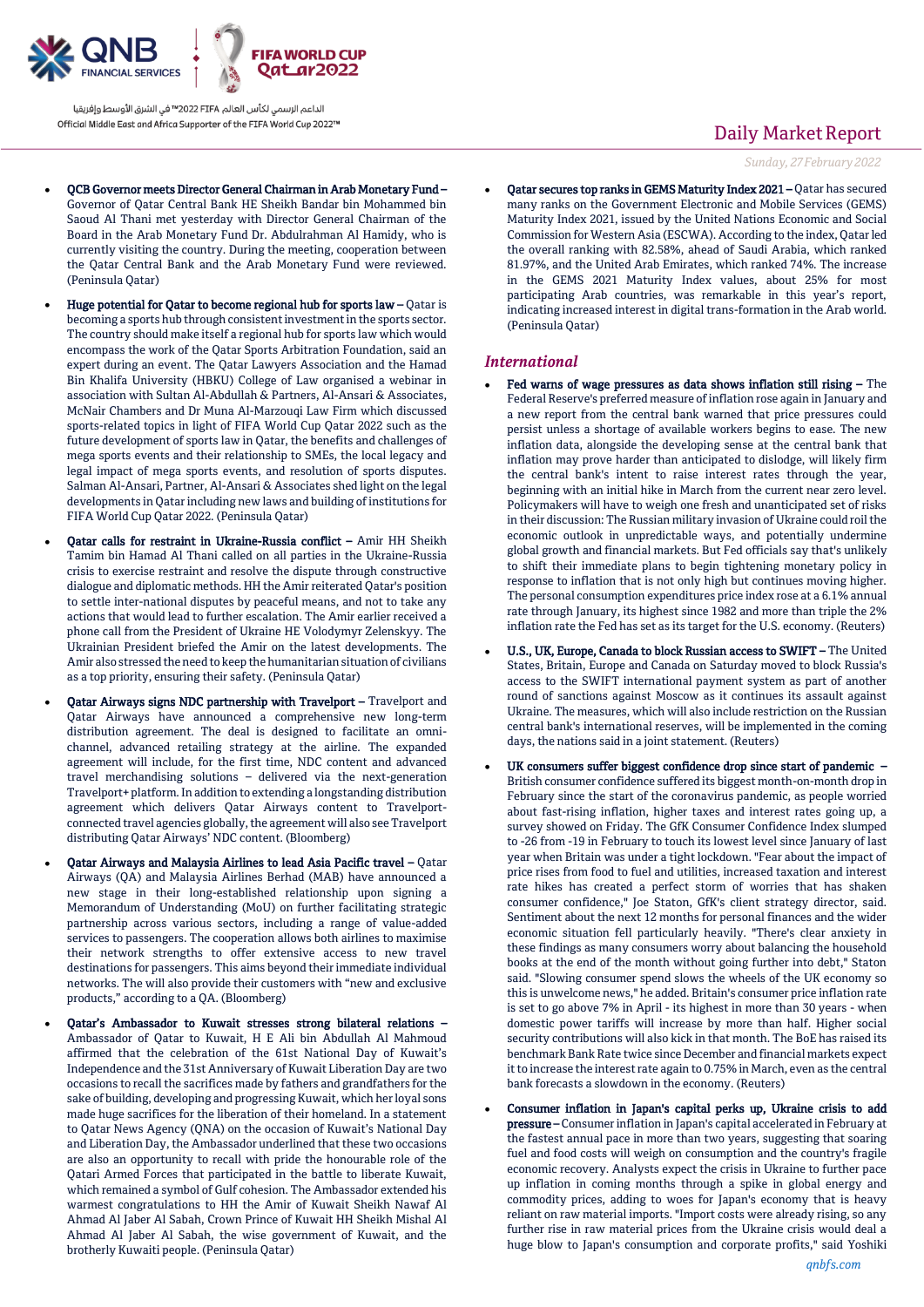

Shinke, chief economist at Dai-ichi Life Research Institute. The overall consumer price index (CPI) for Tokyo, considered a leading indicator of nationwide trends, rose 1.0% in February from a year earlier, marking the fastest pace since December 2019, government data showed on Friday. The Tokyo core CPI, which excludes volatile fresh food but includes energy costs, increased 0.5% in February from a year earlier, accelerating from a 0.2% gain in January. It compared with a median market forecast for a 0.4% gain. A 24.2% spike in energy prices was the key driver of the rise in core CPI, underscoring the pain higher fuel costs are inflicting on households and retailers. (Reuters)

### *Regional*

- GCC debt issuances set to fall on higher oil prices Higher oil prices, lower pandemic-related expenditure, and buoyant economic activity are poised to narrow the budget deficits of GCC oil producers, prompting most sovereigns to reduce their debt issuances going forward. The downturn in bond issuances is forecast globally. Long-term sovereign Sukuk issuance across the world is set to drop to \$73bn in 2022 and \$75bn in 2023, from \$88bn in 2021, including issuance by multilateral development banks, Moody's Investors Service said in a report. The rating agency estimates that the aggregate fiscal deficit of major Sukuk-issuing sovereigns, including Saudi Arabia, Malaysia, Indonesia, and Turkey, will decline to \$92bn in 2022 from \$118bn in 2021 and \$194bn in 2020. The aggregate fiscal positions of the GCC sovereigns, excluding Kuwait, will improve to a surplus of \$50bn in 2022 from a surplus of \$13bn in 2021 and a deficit of \$112bn in 2020. These projections are based on the 2022 average oil price assumption of \$75/barrel. In 2021, the budget deficits of the six-nation GCC bloc were projected to fall sharply to about \$80bn from \$143bn in 2020 on higher oil revenues. In terms of GDP, this would mean a fall to 5.0% of GDP from the 10 per cent earlier, S&P Global Ratings said. (Zawya)
- Surging Oil Is Budget Boon for the Middle East's Exporters Oil's surge has pushed crude above the break-even level for almost all the Middle East's producers, raising the prospect of significant budget surpluses for even the weakest economies if prices remain high. Russia's invasion of Ukraine lifted crude prices over \$105 a barrel for the first time since 2014, extending gains earlier propelled by economies around the world reopening after coronavirus lockdowns. The fighting in Europe means OPEC member states like Saudi Arabia and the United Arab Emirates are set for an even bigger windfall, and there's a chance that even Bahrain, the region's smallest economy, could record a balanced budget for the first time since 2008 -- if crude remains elevated. (Bloomberg)
- OPEC+ under pressure to pump more oil due to supply risks from Russia-Ukraine crisis – The OPEC+ group may have to agree to step up output at their meeting next week to calm the global oil market, with prices fluctuating widely, and having exceeded \$100 a barrel for the first time since 2014 from the greater risk of oil supply disruptions after the Russian attack on Ukraine. The OPEC+ group will meet on March 2 to discuss the latest market developments and decide how much oil to pump in April. The group reduced its daily crude oil production by approximately 10 million barrels in April 2020 due to the sharp decline in demand following the emergence of the COVID-19 pandemic. As global economies and oil demand started to recover, the group also began to ease these cuts in April 2021. Although global economies and oil demand started to recover from the worst of the pandemic, supply lagged behind demand, leading to oil price rises. Despite calls from some countries led by the US for more output, the group did not relent and stuck to the existing production decision of 400,000 barrels per day (bpd). According to the International Energy Agency (IEA), the group's production capacity is currently around 900,000 barrels behind monthly output targets. The spare capacity that member countries can make available in case of any supply disruption has been declining since 2020. The OPEC+ group currently has 5.1 million bpd of spare capacity, but in an emergency, only 2.2 million barrels of physical crude oil from Saudi Arabia and the United Arab Emirates (UAE) would be made available. (Bloomberg)
- Saudi Etqaan Real Estate to launch six projects worth \$800mn as it eyes IPO – Saudi Arabia's Etqaan Real Estate will soon launch projects worth SR3bn (\$800mn), the company's chairman told CNBC Arabiya. A total of six projects will be auctioned by the developer within the coming three

## Daily Market Report

*Sunday, 27February2022*

months, Abdulaziz Alrasheed revealed. He stressed that the move comes amid efforts by the company to grow and expand its reach across the Kingdom. When asked if the firm plans to join the Kingdom's listing wave, he said: "We are working on a plan for an initial public offering, whether on the parallel market or the main market." (Zawya)

- Etihad Rail signs \$542mn financing deal for transport services Etihad Rail is in "full steam ahead" for the development of passenger transport services on the network following the signing of a AED1.99bn (\$542mn) financing agreement with First Abu Dhabi Bank (FAB), the CEO of the rail network developer said. Shadi Malak said the agreement with the lender brings the UAE one step closer to strengthening the country's reputation as a regional and global transport hub. The agreement is part of the UAE National Railways Program, the company said in a press release following the signing ceremony. (Zawya)
- UAE Etisalat Group's 2021 net profit up 3.2% to \$2.5bn UAE telecom firm Etisalat Group, now known as e&, saw its net profit jump by 3.2% in 2021, driven by higher revenues and a growing subscriber base. Total net profit for the year reached AED9.3bn (\$2.5bn), compared to AED9bn in the previous year. Revenue for the same period grew 3.2 % to AED53.3bn, while earnings per share went up from AED1.04 to AED1.07, the company said in a statement. During 2021, Etisalat's UAE subscriber base reached 12.7mn, while aggregate subscriber base touched 159 million, representing a YoY increase of 3%. (Zawya)
- UAE's Etisalat Group unveils new brand identity UAE telecom operator Etisalat Group has rebranded, as it pushes through with its transformation strategy to become a global technology and investment conglomerate. The new identity, which will now be known as e&, was launched on Wednesday by His Highness Sheikh Mansour Bin Zayed Al Nahyan, Deputy Prime Minister of the UAE and Minister of Presidential Affairs. "The transformation of e& from a telecom company founded more than four decades ago in the UAE into a global influence in digitalization highlights its role in upholding the UAE's sustainable economic development and diversification plans," Sheikh Mansour said. As part of its strategy, Etisalat Group said it will improve customer experiences through "innovative and breakthrough" technologies. Through "e& life", the company said it will enhance "customer delight" by becoming an integral part of the lives of its customers, while "e& enterprise" will be the driving force behind the digital transformation of governments, corporates and enterprises. (Zawya)
- Dubai's Deyaar to write off losses via capital reduction Dubai-based real estate company Deyaar Development announced on Friday that its board of directors has approved a proposal to write off its accumulated losses by using the company's legal reserve and through a capital reduction. The proposal will be presented to the shareholders at the next general assembly meeting after obtaining the necessary regulatory approvals, the developer said in a statement to the Dubai Financial Market (DMF), where its shares trade. The stock jumped 2.6% to AED0.46 shortly after opening on Friday. While the developer swung to a net profit of AED50.8mn (\$13.8mn) for 2021, its accumulated losses as of December 31 came to AED1.70bn, it said earlier this month. The company's accumulated losses reached AED1.75bn in in 2020. As per the balance sheet, legal reserve stood at AED303mn. (Zawya)
- DP World concludes offer to acquire 100% of South Africa's Imperial Logistics – DP World has announced that it has concluded its offer to acquire South Africa's Imperial Logistics, with the acquisition to be carried out on March 14. The Dubai-based port operator and logistics company said all conditions precedent regarding DP World's offer to acquire a 100% stake in Imperial, including regulatory approvals, have been fulfilled. As a result, Imperial's ordinary shares will be delisted from the main board of the securities exchange of Johannesburg Stock Exchange (JSE) on March 15, 2022. The announcement follows a report earlier today on South African business and finance website Moneyweb that the deal to buy the company for ZAR 12.7bn (\$837mn) was conditionally approved by the Competition Tribunal in South Africa. (Zawya)
- DP World's Dubai Maritime City unveils \$38mn infrastructure project DP World's purpose-built maritime hub Dubai Maritime City (DMC) has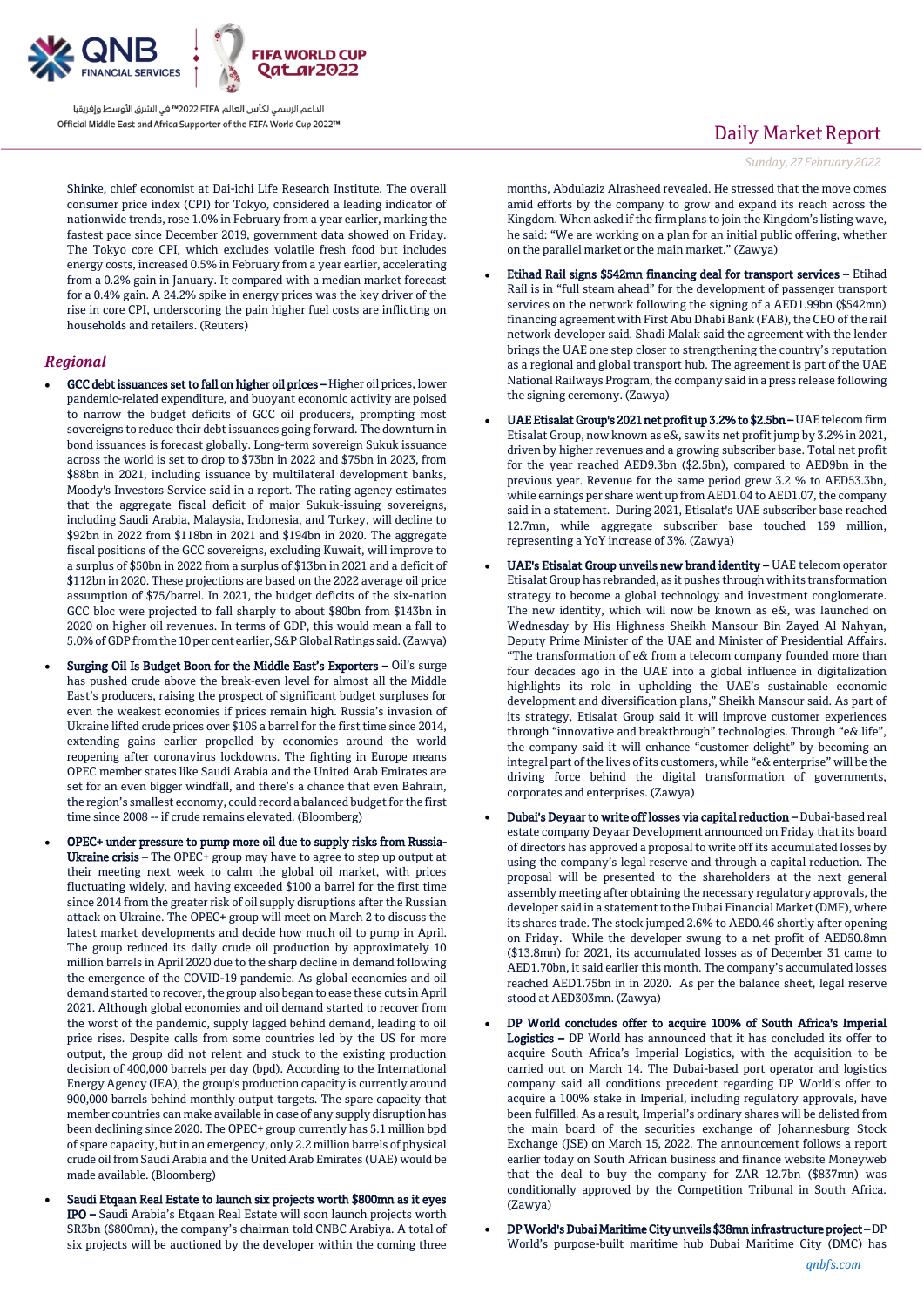

Daily Market Report

*Sunday, 27February2022*

launched a AED140mn (\$38mn) infrastructure project. The new project is expected to integrate with the Mina Rashid area, home to QE2 Hotel, P&O Marinas and Marina Cubes. Also known as Port Rashid, Mina Rashid is a man-made cruise terminal that previously hosted the city's maritime cargo operations before they were moved to Jebel Ali Port in 2018. The new infrastructure project will include the construction of sewerage and potable water networks, as well as a pressurized irrigation line, storm water network and a firefighting network. (Zawya)

- Fujairah Cement Industries narrows 2021 net loss to \$28mn Fujairah Cement Industries on Friday said it narrowed its net loss to AED102.7mn (\$28mn) for the full year 2021, from AED130.5mn in 2020. In a statement on the Abu Dhabi Securities Exchange (ADX), the cement maker said that, adjusting for a surplus of AED34.7mn on land revaluation, total comprehensive loss came to AED67.9mn. Revenues for the year fell 25% to AED419.9mn YoY due to lower sales and lower average selling prices. At a meeting on Thursday, board of directors also proposed that the company delist from Boursa Kuwait, where it is jointly listed, due to conflict between the regulations for the two exchanges, as well as the high cost of subscription to the Kuwaiti stock market. (Zawya)
- Abu Dhabi's Borouge starts 5th polypropylene unit in Ruwais UAE plastics maker Borouge, a joint venture between the Abu Dhabi National Oil Company (ADNOC) and Borealis of Austria, has started operations of its fifth polypropylene unit in Ruwais. The unit will expand Borouge's polypropylene capacity by more than 25% to 2.24mn tons per year, the company said in statement on Thursday. Its total polyolefins capacity will increase by11 percent from 4.5 to 5mn tons per year. Earlier this month, ADNOC and Borealis said they are considering a potential initial public offering (IPO) of a minority stake in their plastics joint venture. The company awarded last year the engineering, procurement and construction (EPC) contracts for the fourth expansion of its manufacturing complex, Borouge 4, in Ruwais. ADNOC and Borealis AG have agreed to invest \$6.2bn in the project. (Zawya)
- Bahrain's Al Baraka Banking Group's 2021 net income up 69% to \$113mn – Bahrain's Al Baraka Banking Group (ABG) saw its full-year 2021 net income jump by nearly 70% despite the economic headwinds. Total net income attributable to equity holders reached \$113mn, up by 69.3% from the \$67 recorded in 2020. The company also swung to a net income of \$23mn for the fourth quarter of 2021 from a loss of \$380,000 a year earlier. (Zawya)
- Bahrain-Indian cooperation highlighted at open house The embassy of India has organized a two-hour virtual open house during which Ambassador Piyush Srivastava thanked the Government of Bahrain, Bahraini dignitaries, Heads of Diplomatic Missions and members of Indian community for their participation in 73rd Republic Day celebrations held at the Embassy in a hybrid manner. With Covid cases coming down significantly in both India and Kingdom of Bahrain, both governments have further eased travel restrictions, he said. Fully vaccinated people can now travel both ways without the requirement of PCR test or a quarantine. Ambassador Srivastava, however, cautioned members of the Indian community to continue taking necessary precautions as per the local Covid protocols. (Bloomberg)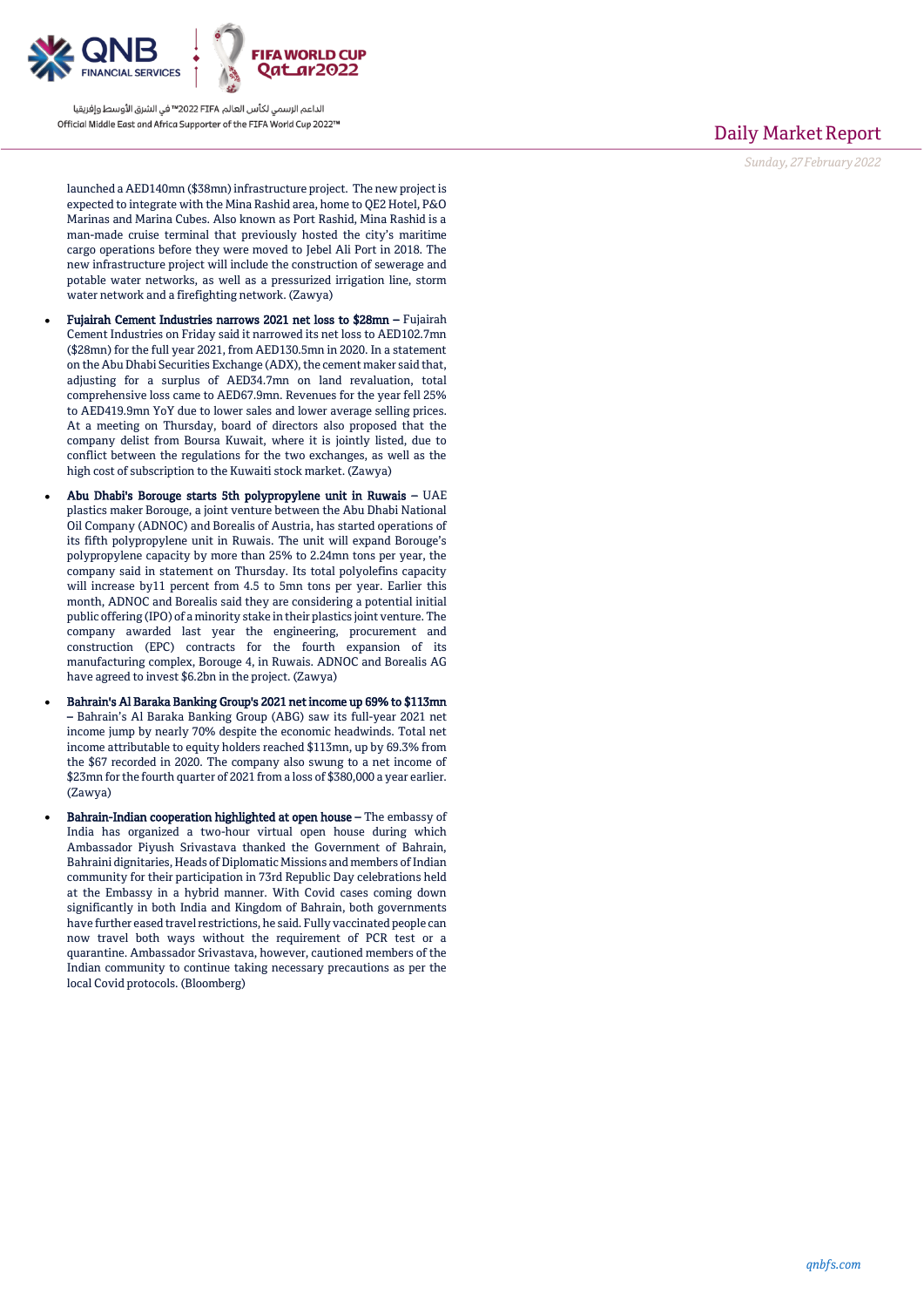

# Daily Market Report

*Sunday, 27February2022*

### *Rebased Performance*



 $(1.8\%)$  $(0.9\%)$   $(0.3\%)$  $(1.0\%)$ (0.2%) 0.6% 1.2% (3.0%) (2.0%) (1.0%) 0.0% 1.0% 2.0% Saudi Arabia Qatar Kuwait Bahrain Oman Abu Dhabi Dubai

*Daily Index Performance*

*Source: Bloomberg*

*Source: Bloomberg*

| <b>Asset/Currency Performance</b>            | Close ( \$) | 1D%   | WTD%  | YTD%  |
|----------------------------------------------|-------------|-------|-------|-------|
| Gold/Ounce                                   | 1,889.34    | (0.8) | (0.5) | 3.3   |
| Silver/Ounce                                 | 24.27       | 0.2   | 1.5   | 4.1   |
| Crude Oil (Brent)/Barrel (FM Future)         | 97.93       | (1.2) | 4.7   | 25.9  |
| Crude Oil (WTI)/Barrel (FM Future)           | 91.59       | (1.3) | 0.6   | 21.8  |
| Natural Gas (Henry Hub)/MMBtu                | 4.54        | (4.6) | (1.5) | 24.0  |
| LPG Propane (Arab Gulf)/Ton                  | 140.00      | (2.3) | 4.0   | 24.7  |
| LPG Butane (Arab Gulf)/Ton                   | 152.50      | (1.8) | (0.9) | 9.5   |
| Euro                                         | 1.13        | 0.7   | (0.5) | (0.9) |
| Yen                                          | 115.55      | 0.0   | 0.5   | 0.4   |
| GBP                                          | 1.34        | 0.2   | (1.3) | (0.9) |
| CHF                                          | 1.08        | 0.0   | (0.4) | (1.4) |
| AUD                                          | 0.72        | 0.9   | 0.7   | (0.5) |
| <b>USD Index</b>                             | 96.62       | (0.5) | 0.6   | 1.0   |
| <b>RUB</b>                                   | 82.98       | (2.7) | 7.3   | 11.1  |
| <b>BRL</b><br>$C_{\text{unim}}$ $D$ land $L$ | 0.19        | (0.8) | (0.5) | 7.9   |

*Source: Bloomberg*

| <b>Global Indices Performance</b>                                                                                                                                                                                                                      | <b>Close</b> | 1D%*  | WTD%*  | YTD%*  |
|--------------------------------------------------------------------------------------------------------------------------------------------------------------------------------------------------------------------------------------------------------|--------------|-------|--------|--------|
| <b>MSCI</b> World Index                                                                                                                                                                                                                                | 2,980.20     | 2.6   | (0.1)  | (7.8)  |
| DJ Industrial                                                                                                                                                                                                                                          | 34,058.75    | 2.5   | (0.1)  | (6.3)  |
| <b>S&amp;P 500</b>                                                                                                                                                                                                                                     | 4,384.65     | 2.2   | 0.8    | (8.0)  |
| NASDAQ 100                                                                                                                                                                                                                                             | 13,694.62    | 1.6   | 1.1    | (12.5) |
| STOXX 600                                                                                                                                                                                                                                              | 453.53       | 4.0   | (2.3)  | (8.2)  |
| <b>DAX</b>                                                                                                                                                                                                                                             | 14,567.23    | 4.4   | (3.9)  | (8.9)  |
| <b>FTSE 100</b>                                                                                                                                                                                                                                        | 7,489.46     | 4.0   | (1.8)  | 0.3    |
| <b>CAC 40</b>                                                                                                                                                                                                                                          | 6,752.43     | 4.2   | (3.3)  | (6.8)  |
| Nikkei                                                                                                                                                                                                                                                 | 26,476.50    | 1.6   | (3.0)  | (8.5)  |
| <b>MSCI EM</b>                                                                                                                                                                                                                                         | 1,171.99     | 1.5   | (4.9)  | (4.9)  |
| <b>SHANGHAI SE Composite</b>                                                                                                                                                                                                                           | 3,451.41     | 0.8   | (1.0)  | (4.6)  |
| <b>HANG SENG</b>                                                                                                                                                                                                                                       | 22,767.18    | (0.6) | (6.5)  | (2.8)  |
| <b>BSE SENSEX</b>                                                                                                                                                                                                                                      | 55,858.52    | 3.2   | (4.0)  | (4.9)  |
| Bovespa                                                                                                                                                                                                                                                | 113,141.90   | 0.9   | (0.5)  | 16.0   |
| <b>RTS</b><br>the contract of the contract of the contract of the contract of the contract of the contract of the contract of the contract of the contract of the contract of the contract of the contract of the contract of the contract o<br>$\sim$ | 936.94       | 26.1  | (32.7) | (41.3) |

*Source: Bloomberg (\*\$ adjusted returns)*